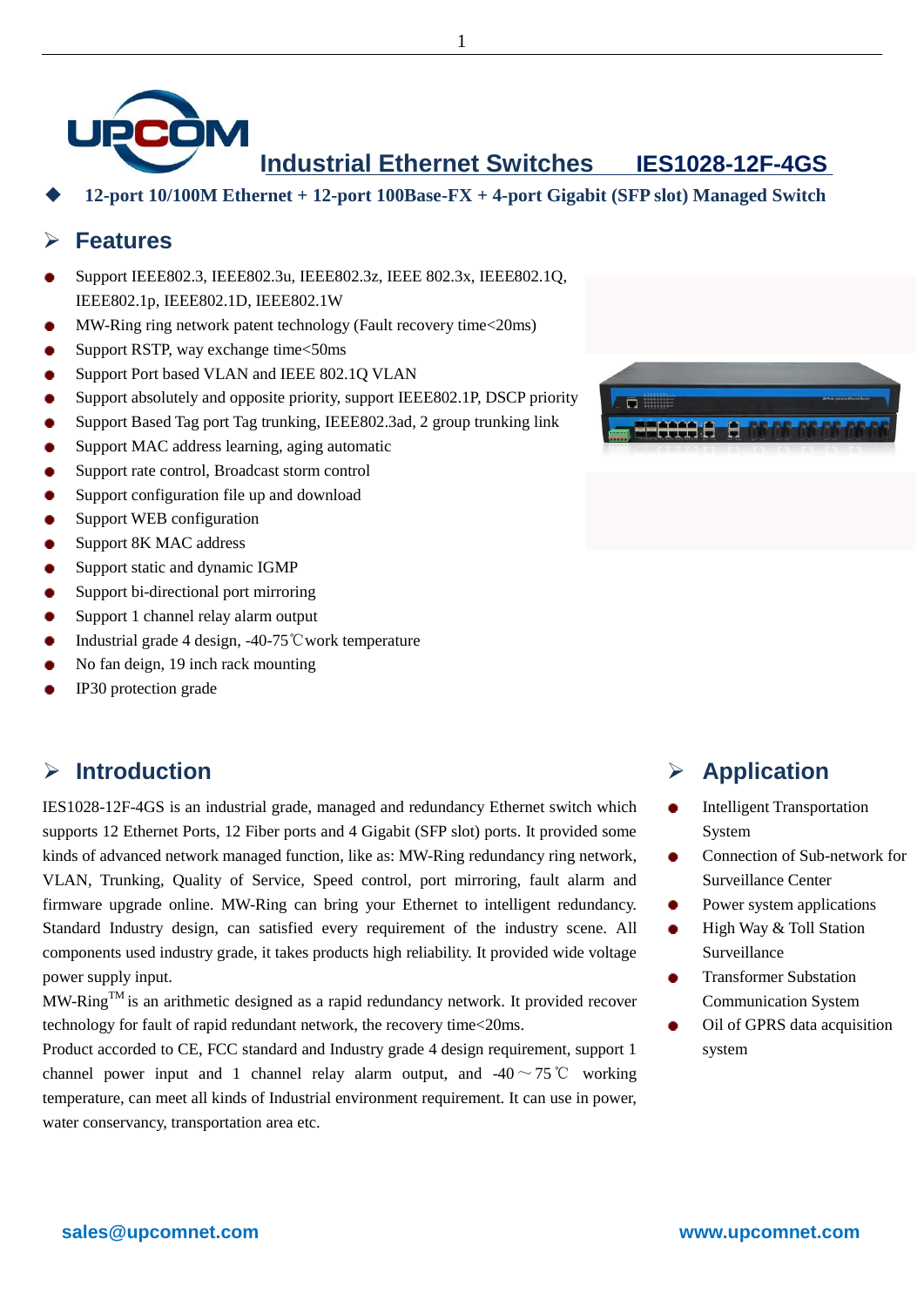# **Specification**

| Technology                 |                                                                         |
|----------------------------|-------------------------------------------------------------------------|
| <b>Standard</b>            | Support IEEE802.3, IEEE802.3u, IEEE802.3z, IEEE802.3x,                  |
|                            | IEEE802.1Q, IEEE802.1p, IEEE802.1D, IEEE802.1W, IEEE802.3ad             |
| Protocol                   | ARP, ICMP, TCP, DHCP, DNS, HTTP, Telnet, MW-Ring, RSTP, SNMP            |
| Flow control               | IEEE802.3x flow control, back press flow control                        |
| Function                   |                                                                         |
| <b>Switch function</b>     | MW-Ring, QOS, 802.1QVLAN, RSTP, SNMP, Port trunking, static             |
|                            | multicast filter, port mirroring, bandwidth management, broadcast storm |
|                            | control, port flow statistics, upgrade online, up and download          |
|                            | configuration file, user name access system                             |
| MW-Ring                    | Support Single, Couple, Chain, Dual homing                              |
| Exchange attribute         |                                                                         |
| 100M forward speed         | 148810pps                                                               |
| 1000M forward filter speed | 1488100pps                                                              |
| Transmit mode              | store and forward                                                       |
| System exchange bandwidth  | 12.8G                                                                   |
| MAC address table          | <b>8K</b>                                                               |
| Memory                     | 4M                                                                      |
| <b>Interface</b>           |                                                                         |
| Electric port              | 10Base-T/100Base-TX auto speed control, Half/full duplex and            |
|                            | MDI/MDI-X auto detect                                                   |
| 100M optic fiber port      | 100Base-FX, SC/ST/FC connector, support single mode (20/40/60/80Km      |
|                            | optional), multi mode (2Km), wavelength :1310nm, 1550nm                 |
| 1000M fiber port           | 1000Base-FX (SFP port)                                                  |
| Console port               | debug serial port carry out CLI command                                 |
| Alarm port                 | 2 bit terminal block, 1 channel relay alarm output                      |
| <b>Transfer distance</b>   |                                                                         |
| <b>Twisted cable</b>       | 100M (standard CAT5/CAT5e cable)                                        |
| Multi-mode                 | 1310nm, 2/5Km                                                           |
| Single-mode                | 1310nm, 20/40/60Km, 1550nm, 80/100/120Km                                |
| <b>LED</b> indicator       |                                                                         |
| Run indicator              | Run                                                                     |
| Interface indicator        | Link $(1 - 24/G1 - G4)$                                                 |
| Power supply indicator     | <b>PWR</b>                                                              |
| Alarm indicator            | Alarm                                                                   |
| Power supply               |                                                                         |
| <b>Input Voltage</b>       | $100 \sim 240$ VAC                                                      |
| Type of input              | 3 bits terminal block                                                   |
| Overload current protect   | 1.2A                                                                    |
| <b>Consumption</b>         |                                                                         |
| No-load consumption        | 15.2W                                                                   |
| Full-load consumption      | 20.9W                                                                   |
| Working environment        |                                                                         |
| Working temperature        | -40 $\sim$ 75°C                                                         |

2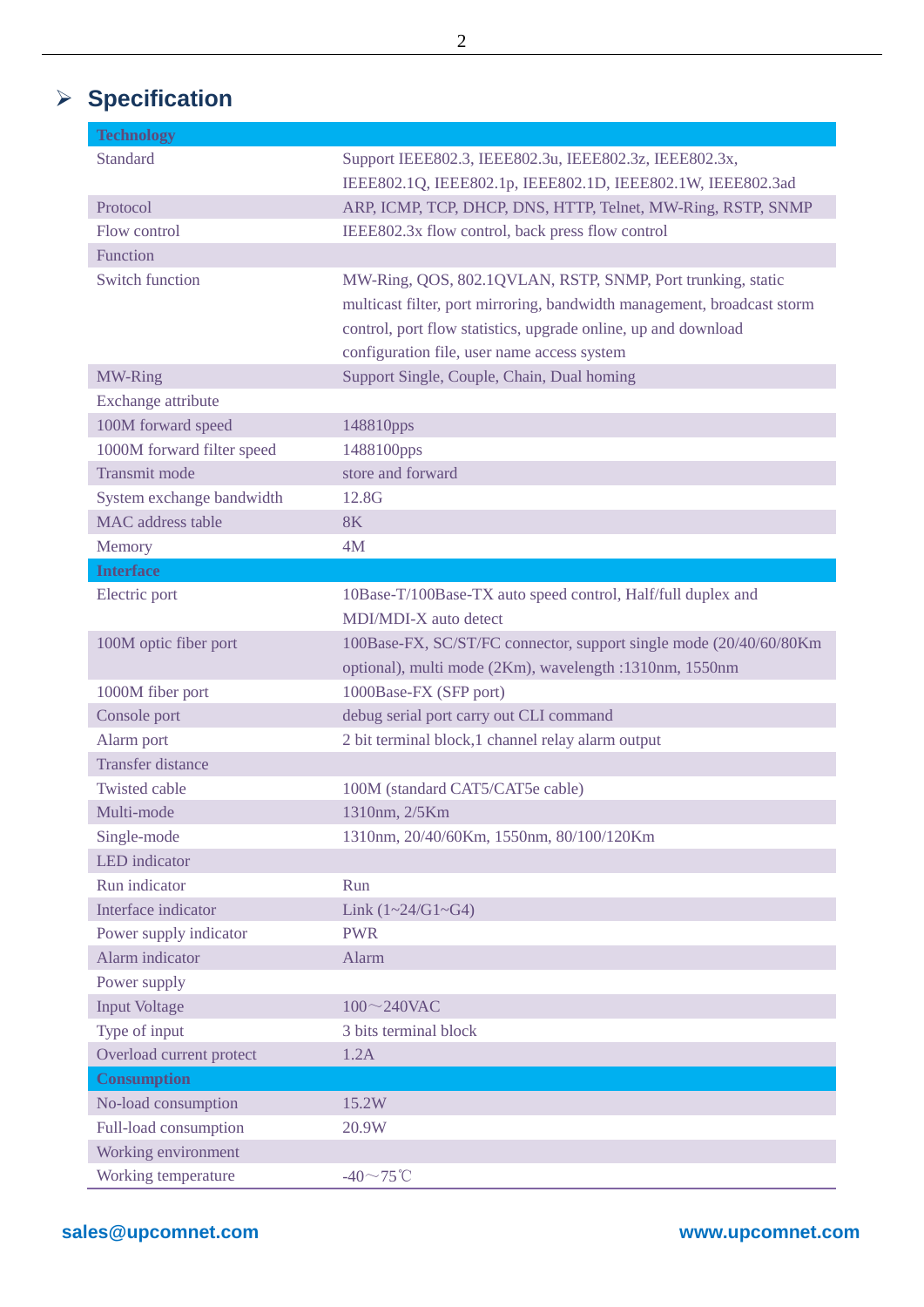| Storage temperature          | $-40 \sim 85^{\circ}$ C              |
|------------------------------|--------------------------------------|
| <b>Relative Humidity</b>     | $5\% \sim 95\%$ (no condensation)    |
| <b>Mechanical Structure</b>  |                                      |
| <b>Shell</b>                 | IP30 protect grade, metal shell      |
| Installation                 | $19"$ 1U rack                        |
| Size $(W \times H \times D)$ | 441.6mm×45mm×208.9mm                 |
| <b>Industry Standard</b>     |                                      |
| <b>EMI</b>                   | FCC Part 15, CISPR (EN55022) class A |
| <b>EMS</b>                   | EN61000-4-2 (ESD), Level 4           |
|                              | EN61000-4-3 (RS), Level 3            |
|                              | EN61000-4-4 (EFT), Level 4           |
|                              | EN61000-4-5 (Surge), Level 4         |
|                              | EN61000-4-6 (CS), Level 3            |
|                              | EN61000-4-8, Level 5                 |
| <b>Shock</b>                 | IEC 60068-2-27                       |
| Free fall                    | IEC 60068-2-32                       |
| Vibration                    | IEC 60068-2-6                        |
| Certification                | CE, FCC, RoHS, UL508 (Pending)       |
| Warranty                     | 5 years                              |

## **Dimension**







3